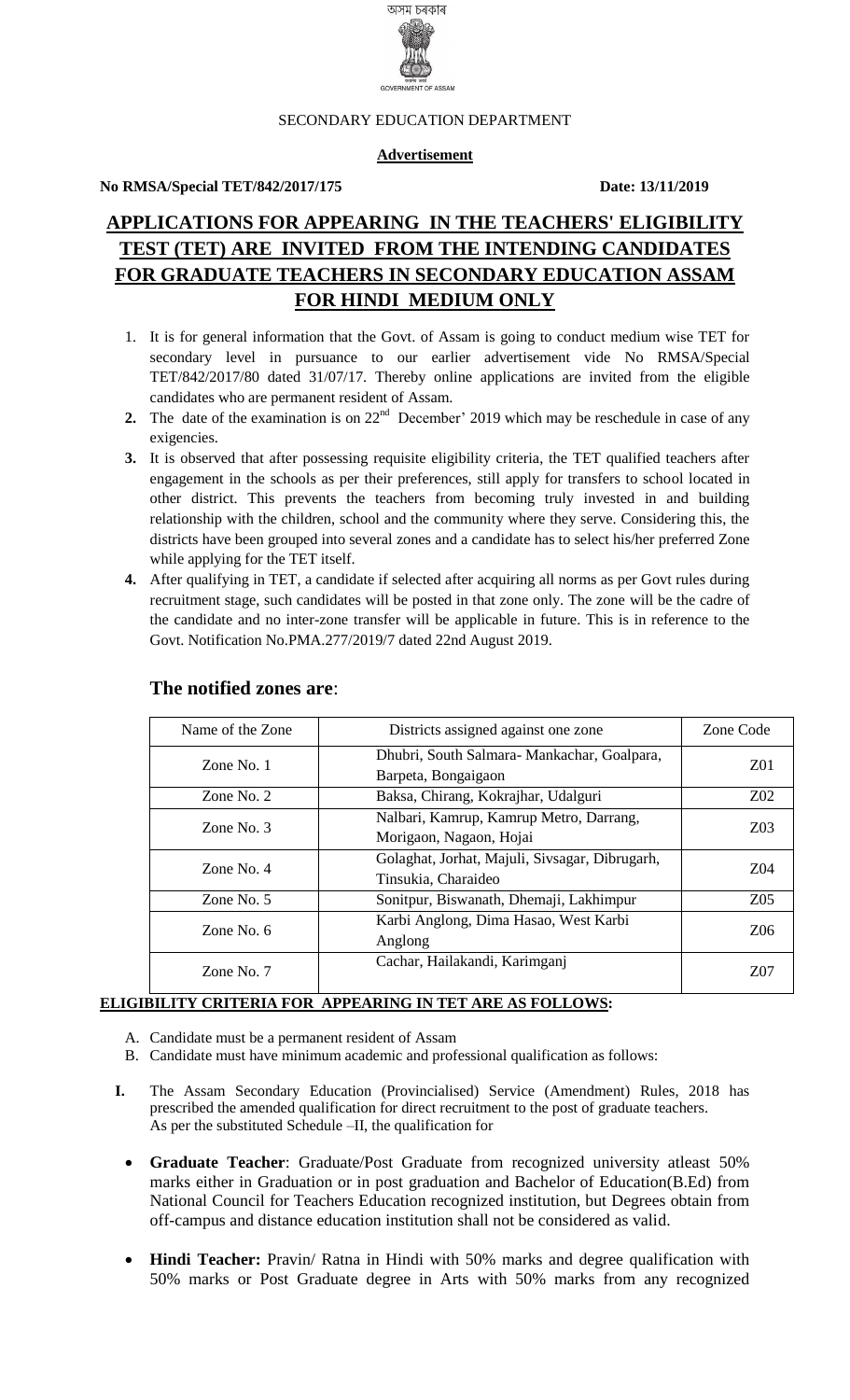university, but Degrees obtain from off-campus and distance education institution shall not be considered as valid.

#### **Or,**

BA with 50% marks and having Hindi as one of the subject with 50% marks or postgraduate degree in Arts with 50% marks provided that he/she has passed BA with one of the subject as Hindi with 50% marks in Hindi.

#### **And,**

BT/B.Ed degree from any recognized university ( Prangat to be treated as B.Ed degree only for the purpose of Hindi teaching) but Degrees obtain from off-campus and distance education institution shall not be considered as valid.

 **Classical Teacher (Arabic, Sanskrit, Urdu, Persian etc):** MM with 50% marks/ 50% marks in the concerned subject and degree qualification with 50% marks or post graduate degree in Arts with 50% marks from any recognized university, but Degrees obtain from off-campus and distance education institution shall not be considered as valid.

#### **Or,**

BA with 50% marks having Arabic as one of the subject with 50% marks or Post Graduate degree in Arts with 50% marks provided he/she has passed BA with one of the subject as Arabic with 50% Marks in Arabic.

#### **And,**

BT/B.Ed degree from any recognized university. But Degrees obtain from off-campus and distance education institution shall not be considered as valid.

 **Classical Teacher (Assamese Language, Manipuri Language):-** B.A with Honours/ Major in concerned subject with 50% marks and B.T. /B.Ed. degree from any recognized University. But Degrees obtain from off-campus and distance education institution shall not be considered as valid.

#### *However all intending candidates may note that,*

- *B.T / B. Ed. Degree from recognized university is a mandatory prerequisite eligibility qualification for applying for the TET examination.*
- *The candidate must have passed HSLC or equivalent examination with Hindi language as one of the subject or read up to HSLC level in Hindi medium school Provided that in case of recruitment of teacher for teaching MIL subject, the candidate passing HSLC examination with that particular MIL subject shall be considered*
- *Age of the candidate must not be less than 21 years of age.* During the appointment in Govt./Prov. Schools upper and lower age limit will be applicable as per the Govt. rules/act.

The age limit of the candidates will be calculated on the basis of the Matriculation /HSLC Admit Card/ Certificate issued by a recognized Board/Council and no other document shall be accepted in lieu of the mentioned documents.

 *As blind candidates will be allowed to sit in the examination for additional 50 minutes than the normal candidates, a separate room/hall may be provided for them,along with his scribe. Scribe will be certified by the District Social Welfare Officer. It must be ensured that Scribe carries the certificate to the examination hall/room. It may be noted that for blind candidates who have been allowed to use scribe, additional 50 minutes will be given*

Further, **Rule-10(1&2)** of the aforesaid Service Rules provides that, in addition to such academic and professional qualification mentioned in Schedule-III for direct recruitment to the post, all candidates shall have to appear and pass in the Teachers Eligibility Test (TET) conducted by the Government scoring minimum 60% marks in case of General category candidates and minimum of 55% marks in case of SC/ST/OBC/MOBC/Physically handicapped candidates.

**It shall be noted that mere qualification with prescribed marks in the TET examination for Secondary Education shall not confer on any candidate the right to employment as a teacher**. However qualification in TET examination is a mandatory prerequisite to appear at the interview for teacher recruitment and the marks obtained in the TET examination by a candidate who has qualified in the TET examination shall be counted in the interview for the teacher recruitment which will be advertised subsequently.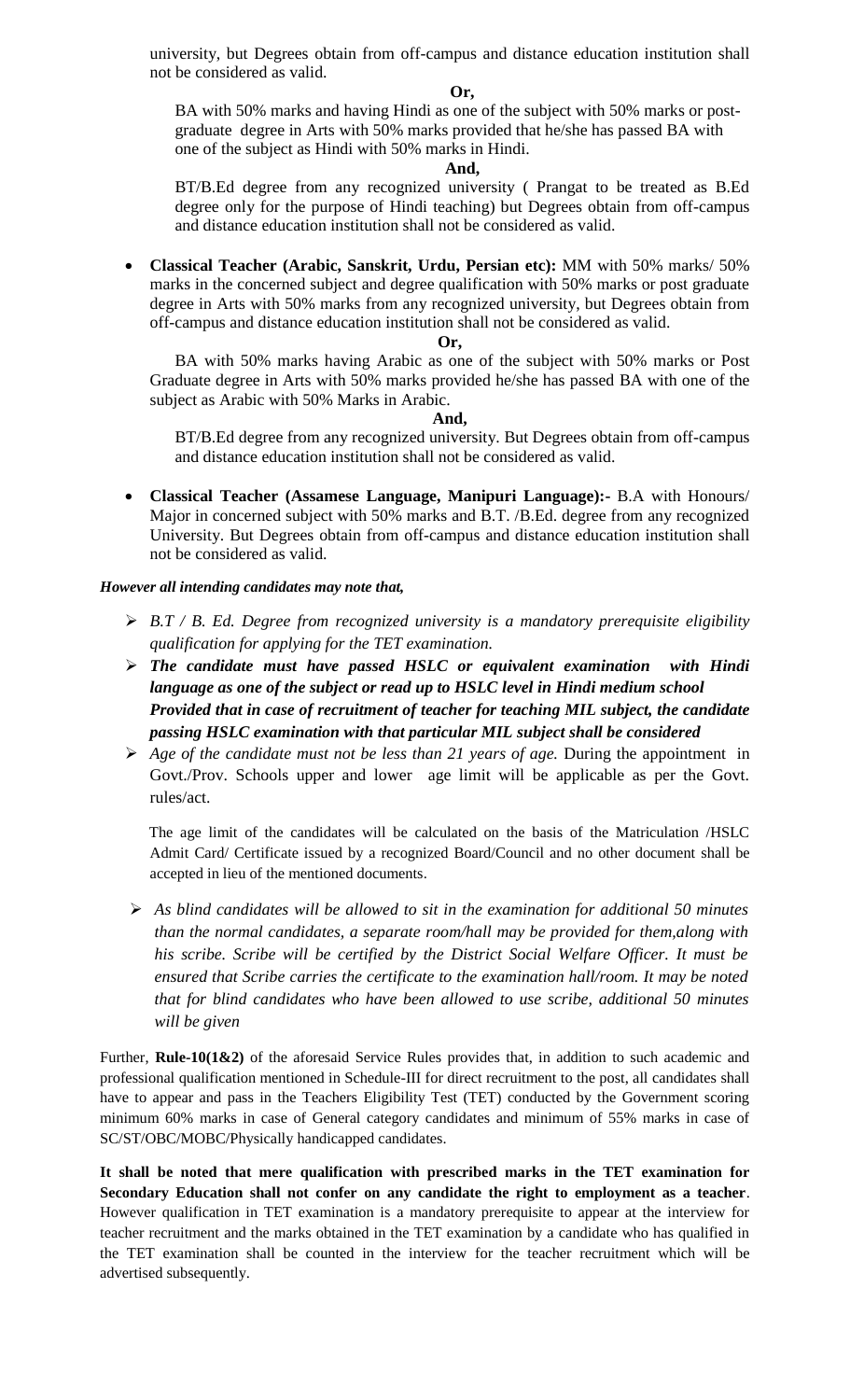The teacher recruitment after TET of graduate teachers in the provincialised High School, Higher Secondary School and High Madrassa shall be governed by **Rule- 8** of the aforesaid rules.

# **How to Apply:**

- Applications must be submitted in online mode only at the official website http://ssa.assam.gov.in
- **Last date for submission of online applications is**  $25<sup>th</sup>$  **November, 2019**
- Candidates are advised in their own interest to submit online applications much before the closing date and not to wait till the last date to avoid the possibility of disconnection/ inability or failure to login to the website on account of heavy load on the website during the closing days.
- The TET Empowered Committee does not accept any responsibility for the candidates not being able to submit their applications within the last date on account of the aforesaid reasons or for any other reason beyond the control of the TET Empowered Committee.

# **Application fees:**

- The candidates who have applied earlier vide advertisement no.RMSA/STET/343/2014/1 dated 30/06/2014 need not pay the fee for this TET provided the applicant have to mention his/her online Application Number against our earlier advertisement no. RMSA/STET/343/2014/1 dated 30/06/2014 in the form.
- Fee payable: Rs 400/- (Rs Four hundred only)
- Fee can be paid online through SBI collect.
- Applications received without the prescribed fee shall not be considered and summarily rejected. No representation against such rejection will be entertained. Fee once paid shall not be refunded under any circumstances nor will it be adjusted against any other examination or selection.

## **Time Schedule for TET, 2019, Assam:**

| <b>Opening of Online Application Form</b>          | $15th$ November, 2019            |
|----------------------------------------------------|----------------------------------|
| Last date of Submission of online Application form | $25th$ November, 2019            |
| Last date of fees Payment at Bank                  | $128^{\text{th}}$ November, 2019 |
| Date of examination                                | 122 <sup>nd</sup> December, 2019 |

# **Zones of Secondary TET examination:**

|             | Barpeta   | $\rm _{II}$ | Bongaigaon |
|-------------|-----------|-------------|------------|
| Ш           | Darrang   | IV          | Dhubri     |
| V           | Diphu     | VI          | Dibrugarh  |
| VII         | Guwahati  | VIII        | Haflong    |
| IX          | Jorhat    | X           | Lakhimpur  |
| XI          | Kokrajhar | XII         | Nagaon     |
| <b>XIII</b> | Silchar   | <b>XIV</b>  | Tezpur     |
| XV          | Dhemaji   |             |            |

\* In case of higher number of applicants, the zones may be increased, if required.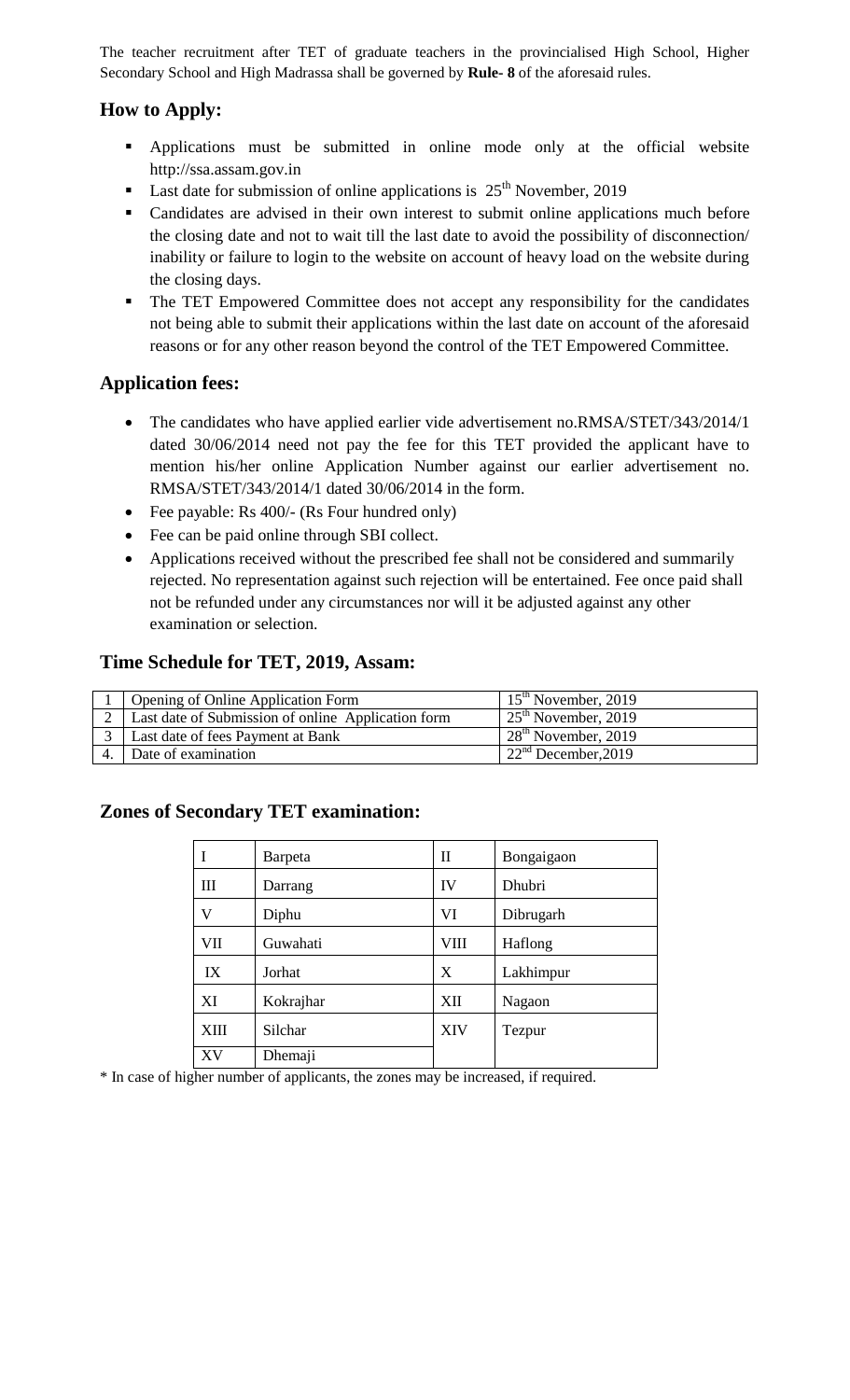# **Structure & content of the test :**

The examination shall be for 200 marks of 200 Multiple Choice Questions (MCQs), each one of them carrying equal marks. The subject areas broadly are as follows.

| Sl.<br>N <sub>0</sub> | <b>Subject</b>                                                                                                                                                                                                 | <b>PART</b>        | Number of<br><b>Questions</b> | <b>Marks</b> |
|-----------------------|----------------------------------------------------------------------------------------------------------------------------------------------------------------------------------------------------------------|--------------------|-------------------------------|--------------|
| 1                     | General Studies & Current Affairs                                                                                                                                                                              |                    | 50 MCQ <sub>s</sub>           | 50           |
| 2                     | Bengali subject for Bengali Medium TET/<br>Hindi subject for Hindi medium<br>TET/Manipuri subject for Manipuri<br>medium TET/Assamese subject for<br>Assamese medium TET / Bodo subject for<br>Bodo medium TET | PART I             | 50 MCQ in each<br>languages   | 50           |
| 3                     | Pedagogy & General English                                                                                                                                                                                     | <b>PART II</b>     | 100 MCQs                      | 100          |
|                       |                                                                                                                                                                                                                | <b>Total Marks</b> |                               | 200          |

**\*Candidates have to qualify both the parts separately to qualify the exam.**

# **Minimum qualifying marks for passing TET:**

To qualify in TET Examination the candidate must score at least 60% marks. However, 5% relaxation in marks will be given for candidates belonging to SC/ST/OBC/MOBC/PWD. The candidate whose degree of physical disability is more than 40% are only eligible to apply, under the PWD/PH

Notwithstanding the minimum prescribed marks secured in TET Examination, the number of candidates declared as TET Examination qualified would be a maximum of double the number of vacancies of Teachers and such candidates will be determined as per merit position.

# **Validity:**

All candidates who pass the TET will be awarded a certificate. The validity of the certificate shall be for a maximum period of 7(Seven) years from the date of issue of the certificate by the Empowered Committee, Government of Assam subject to the condition that the candidate otherwise fulfils the eligibility criteria prescribed for recruitment to the services in Government of Assam.

### **IMPORTANT POINTS:**

- The cost of the application form is Rs.400/- (Rupees Four Hundred only)
- **Candidates who have applied against our earlier medium TET advertisements as mentioned above, need to revisit the online application portal for selection of zones as per their preferences and they have to upload the information and pass certificate of B.Ed in the online portal.**
- Detailed instruction on filling up of online application form will be uploaded in the website http://ssa.assam.gov.in
- For more information on TET candidates may please contact all Inspector of Schools offices in Districts and their RMSA cells; State Mission Director RMSA Office, Kahilipara, Guwahati; Office of the Director of Secondary Education, Assam, Kahilipara, Guwahati during office hours on all working days.
- Syllabus for the TET examination will be available on website- http://ssa.assam.gov.in
- **Degrees/BT/B.Ed degree served from off Campus Centers or unrecognized** institutions/universities shall not be accepted.
- Degrees means a Bachelor degree, no equivalence will be allowed.
- **BT/B.Ed from recognized university is mandatory.**